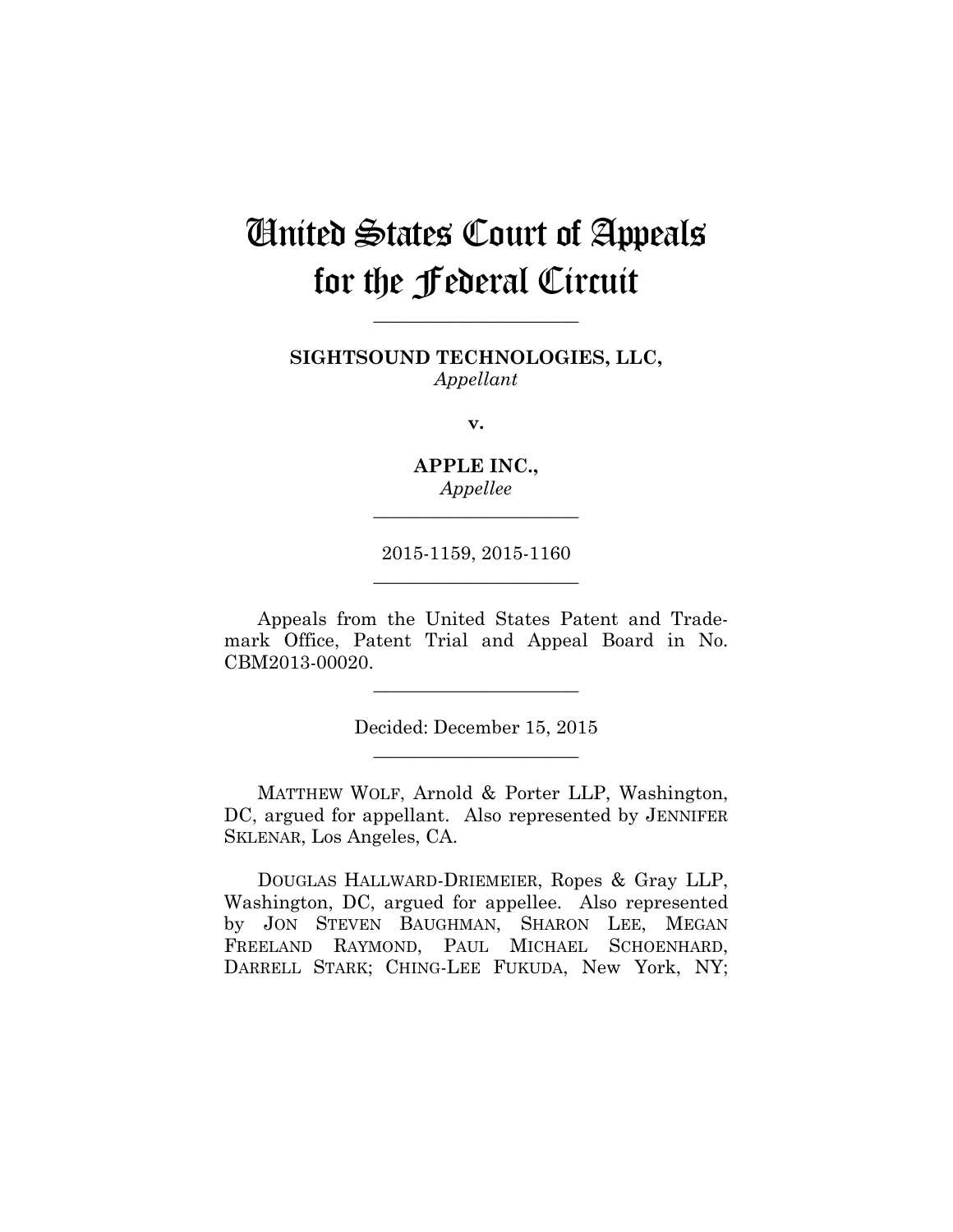JAMES RICHARD BATCHELDER, LAUREN NICOLE ROBINSON, East Palo Alto, CA.

BENJAMIN T. HICKMAN, United States Patent and Trademark Office, Office of the Solicitor, Alexandria, VA, argued for intervenor Michelle K. Lee. Also represented by NATHAN K. KELLEY, SCOTT C. WEIDENFELLER.

### Before LOURIE, DYK, and HUGHES, *Circuit Judges.*

**\_\_\_\_\_\_\_\_\_\_\_\_\_\_\_\_\_\_\_\_\_\_** 

# DYK, *Circuit Judge*.

SightSound Technologies, LLC ("SightSound") is the owner of U.S. Patent No. 5,191,573 (the "573 patent") and 5,966,440 (the "440 patent"). Apple Inc. ("Apple") petitioned the United States Patent and Trademark Office ("PTO") for covered business method ("CBM") review of claims 1, 2, 4, and 5 of the '573 patent and claims 1, 64, and 95 of the '440 patent. The PTO granted Apple's petition and instituted CBM review. The Patent Trial and Appeal Board ("the Board") issued a final decision finding all the challenged claims would have been obvious. SightSound appealed.

We hold that we lack jurisdiction to review the PTO's decision to consider issues not explicitly raised in the petitions. We do, however, have jurisdiction to review whether the patents qualify as CBM patents. We affirm the Board's determination that the '573 and '440 patents qualify as CBM patents. Finally, we affirm the Board's final decision with respect to claim construction and obviousness.

### **BACKGROUND**

The '573 and '440 patents owned by SightSound disclose methods for the electronic sale and distribution of digital audio and video signals. Each of the relevant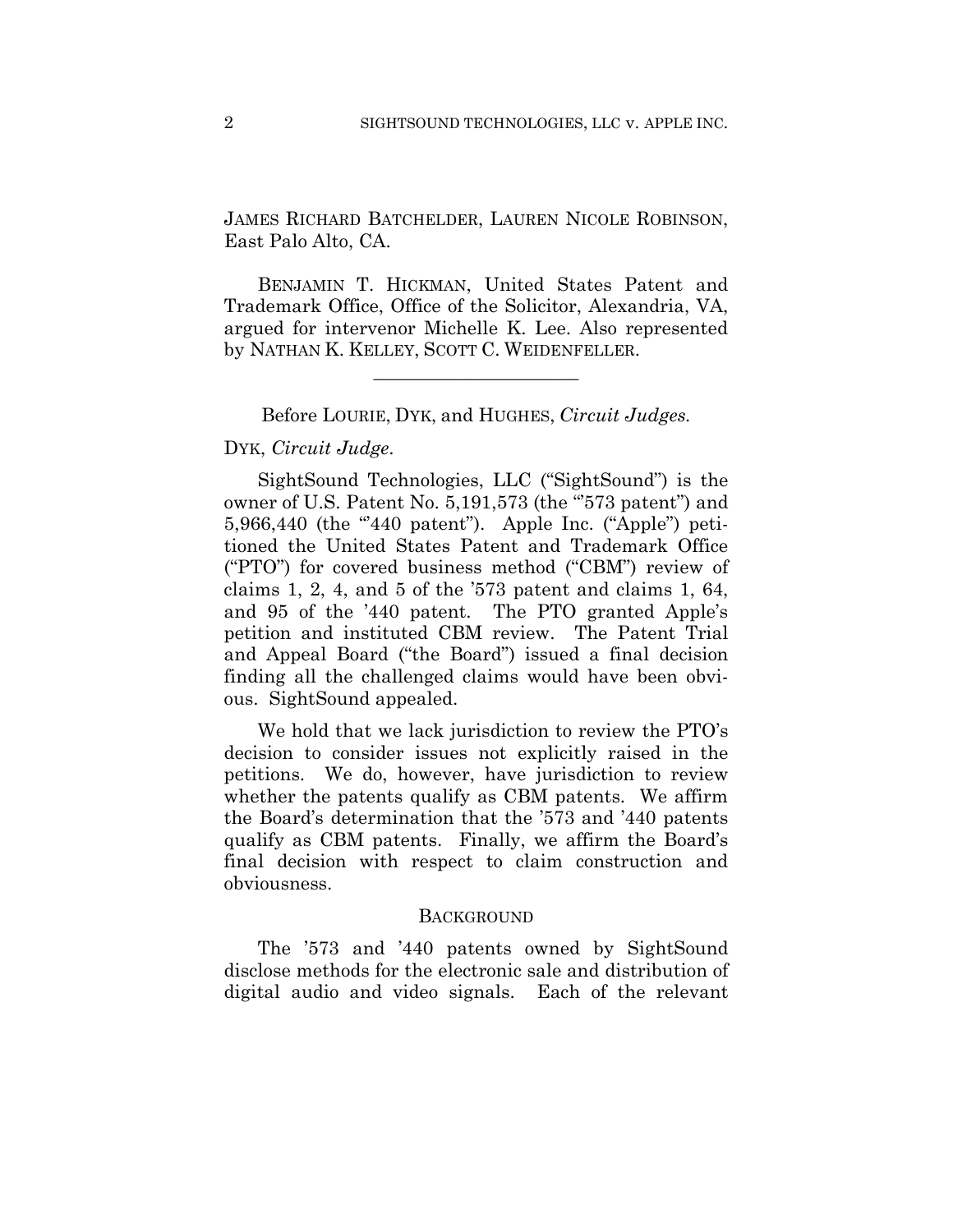claims requires (1) forming a connection, through telecommunications lines, between a first party's first memory and a second party's second memory; (2) selling the desired digital video or digital audio signals to the second party for a fee through telecommunications lines; (3) transmitting the desired signal from the first memory to the second memory via telecommunications lines; and (4) storing the transmitted signal in the second memory. *E.g.*, '440 patent col. 8 ll. 44–64; '573 patent col. 6 ll. 4–24. Dependent claim 2 of the '573 patent adds the step of searching for and selecting a signal from the first memory after the signal has been transferred. '573 patent col. 6 ll. 25–29. Claims 4 and 5 of the '573 patent are the same as claims 1 and 2 respectively, but substitute digital video for audio signals. *Id.* col. 6 ll. 36–59. Claims 64 and 95 of the '440 patent recite additional limitations, including storing digital signals "in the second party hard disk." U.S. Patent No. 5,966,440 C1 (re-examination certificate) ("'440 C1 patent") col. 8 ll. 14–44, col. 13 ll. 14–51.

On May 6, 2013, Apple filed petitions with the Board seeking CBM review of the '573 and '440 patents under AIA § 18. *See* Leahy-Smith America Invents Act ("AIA"), Pub. L. 112-29, 125 Stat. 284, 329–31 (2011).1 Apple argued that claims 1, 2, 4, and 5 of the '573 patent and claims 1, 64, and 95 of the '440 patent were invalid as anticipated under 35 U.S.C. § 102. The Board instituted CBM review. In instituting review, the Board applied the definition of CBM in the statute and regulations. *See* AIA  $\S 18(d)$ ; 37 C.F.R.  $\S 42.301$ . The Board first determined

1

<sup>&</sup>lt;sup>1</sup> In general, the AIA is codified in various parts of Title 35 of the U.S. Code. Section 18 of the AIA, however, is not codified; it is found in pages 329–31 of 125 Stat. References to § 18 in this opinion are to the statutes at large.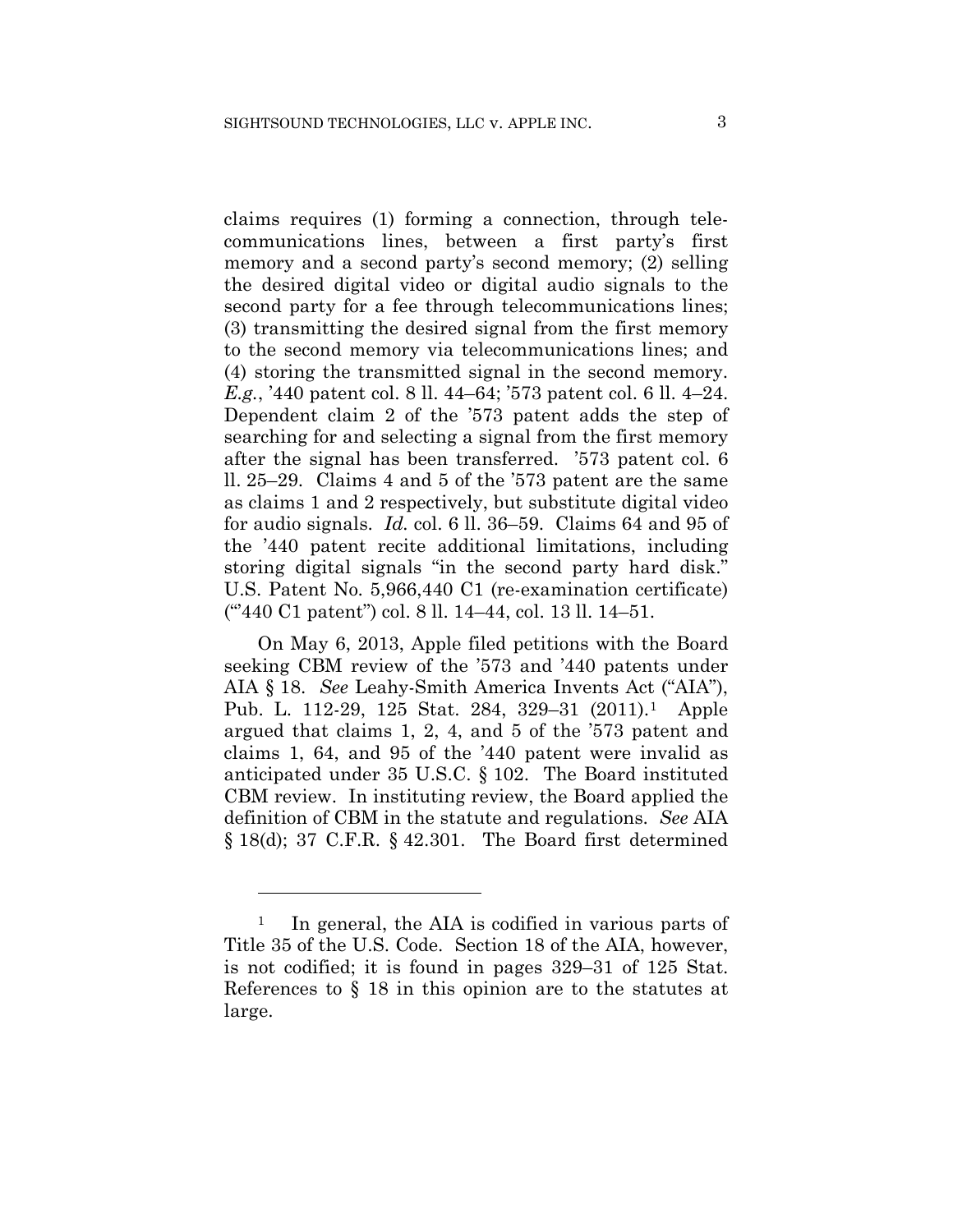that the '573 and '440 patents are CBM patents because they recite the electronic movement of money between financially distinct entities, an activity that is "financial in nature," and do not include novel and non-obvious technological features that would otherwise excluded them from CBM treatment. J.A. 556–59, 987–94. The Board then determined that there was a reasonable likelihood that the asserted claims were anticipated or rendered obvious by a series of disclosures relating to a computer system developed by CompuSonics in the 1980s. Although Apple's petitions included the grounds on which the PTO instituted review with respect to anticipation and alleged facts to support obviousness, the petitions did not specifically allege obviousness over CompuSonics. The Board nonetheless held that it was appropriate to initiate review on obviousness grounds: "[I]n addition to Petitioner's asserted ground of anticipation . . . we exercise our discretion to institute a covered business method review . . . on the ground of unpatentability over the CompuSonics publications under 35 U.S.C. § 103(a)." J.A. 571.

During the CBM proceedings SightSound argued that it had been deprived of a fair opportunity to respond to the obviousness grounds on which the CBM review had been instituted. The Board granted SightSound additional time for argument and authorized it to file sur-replies and new declaration testimony on the issue of obviousness, "to ensure that Patent Owner has a full and fair opportunity to be heard on the issue of obviousness." J.A. 709, 1003.

In its final decision on the merits, the Board rejected SightSound's contention that the term "second memory" is limited to non-removable media, relying on the claim language, specification, and prosecution history to conclude that under the broadest reasonable interpretation standard the term encompasses any second storage space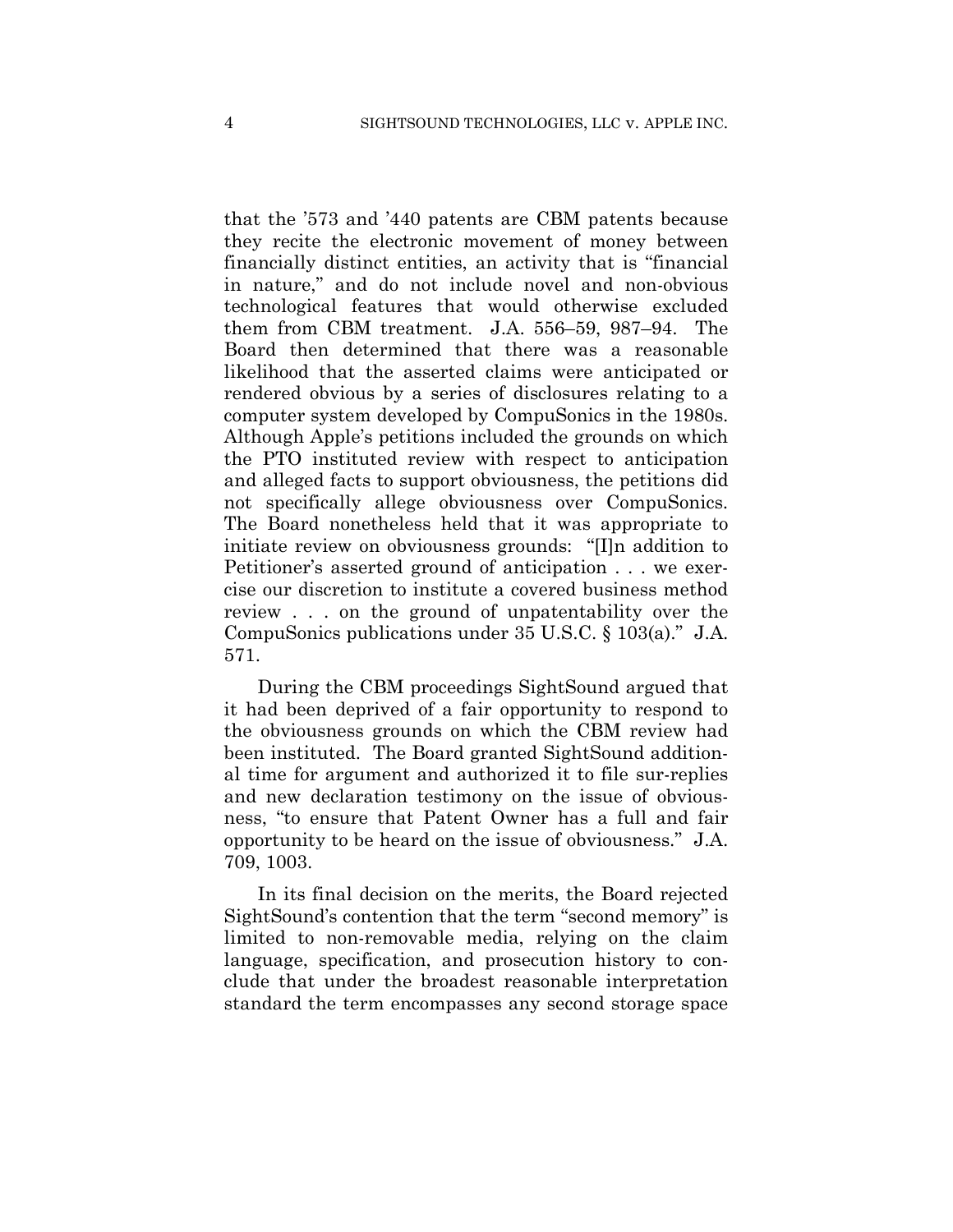in a computer medium that is capable of retaining data or instructions and is not limited to hard disks. The Board reaffirmed the initiation decision that the Board did not exceed its jurisdiction when it initiated CBM review, explaining that, while Apple's petitions did not assert obviousness explicitly, they nevertheless "supported [such] a ground" based on their detailed explanation of the various CompuSonics references. J.A. 25–27, 92–94. The Board held claims 1, 2, 4, and 5 of the '573 patent and claim 1 of the '440 patent invalid as obvious. It found that "Apple explains in detail in its Petition[s] how the CompuSonics publications teach every limitation" of the claims, J.A. 31, 98, and that the reason to combine was manifested by the references themselves. The Board also held claims 64 and 95 of the '440 patent invalid as obvious, finding that the CompuSonics publications would have suggested to an ordinary artisan the desirability of using a hard disk in connection with the other claimed aspects of the invention. SightSound appealed. The PTO intervened. We have jurisdiction to review the Board's final decision under 28 U.S.C.  $\S 1295(a)(4)(A)$  and 35 U.S.C. § 329.

#### DISCUSSION

# I

We first address the question of jurisdiction. CBM patents are governed by the special provisions of AIA § 18. For purposes of conducting proceedings and appellate review, section 18 is considered part of the broader chapter 32 provisions of title 35 of the U.S. Code, governing post-grant review ("PGR").2 Decisions relating to the

1

<sup>&</sup>lt;sup>2</sup> "The transitional proceeding implemented pursuant to this subsection shall be regarded as, and shall employ the standards and procedures of, a post-grant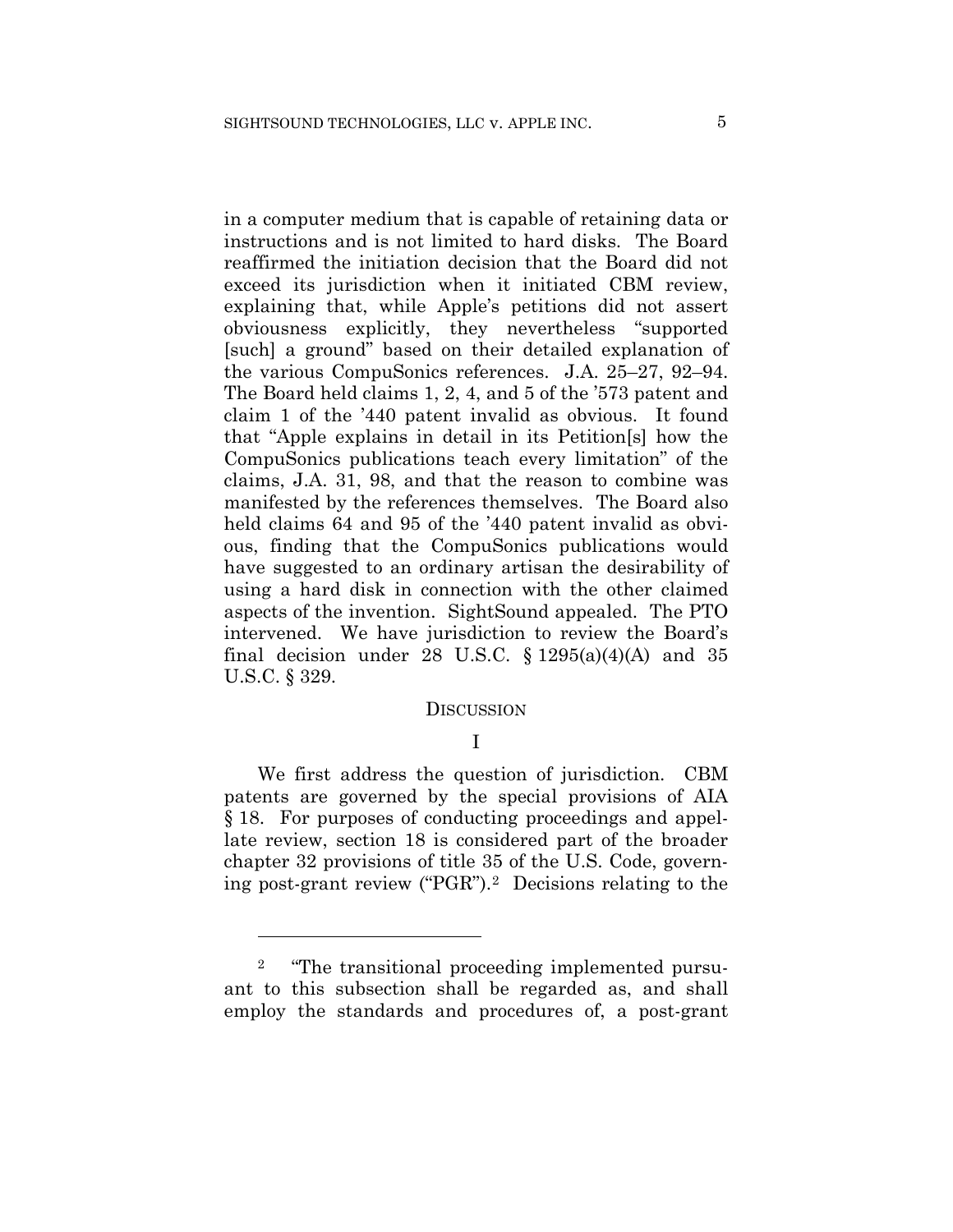institution of CBM review are not reviewable. "The determination by the Director whether to institute a postgrant review under this section shall be final and nonappealable." 35 U.S.C. § 324(e). As noted, this provision is applicable to both PGR and CBM proceedings; the Board acts for the Director in deciding whether to institute a review. *See* AIA § 18(a)(1); 37 C.F.R. § 42.4. After CBM review is instituted, CBM review proceeds before the Board, and concludes with the Board's "final written decision" pursuant to 35 U.S.C. § 328(a). Section 329 provides for appeal of that decision to this court. Thus the decision whether to initiate is not appealable, but the final decision is subject to review. *See In re Cuozzo Speed Techs., LLC*, 793 F.3d 1268, 1273 (Fed. Cir. 2015).

### A

 SightSound contends that we should set aside the final decision because the proceedings were improperly initiated since Apple did not explicitly raise the issue of obviousness in its petitions.3 The Board rejected this argument, explaining that Apple's petitions supported review for obviousness because they explained in detail how the CompuSonics disclosures "teach every limitation of the claims . . . and describe similar features and relate

l

review under chapter 32 of title 35." AIA § 18(a)(1). *See also Versata Dev. Grp., Inc. v. SAP Am., Inc.*, 793 F.3d 1306, 1315 (Fed. Cir. 2015) ("*Versata II*").

<sup>3</sup> SightSound relies on 35 U.S.C. § 322(a)(3), which requires that a petition must recite "in writing and with particularity, each claim challenged, the grounds on which the challenge to each claim is based, and the evidence that supports the grounds for the challenge to each claim," and 37 C.F.R. § 42.204(b), which requires a petition to include the "specific statutory grounds . . . on which the challenge to [each] claim is based."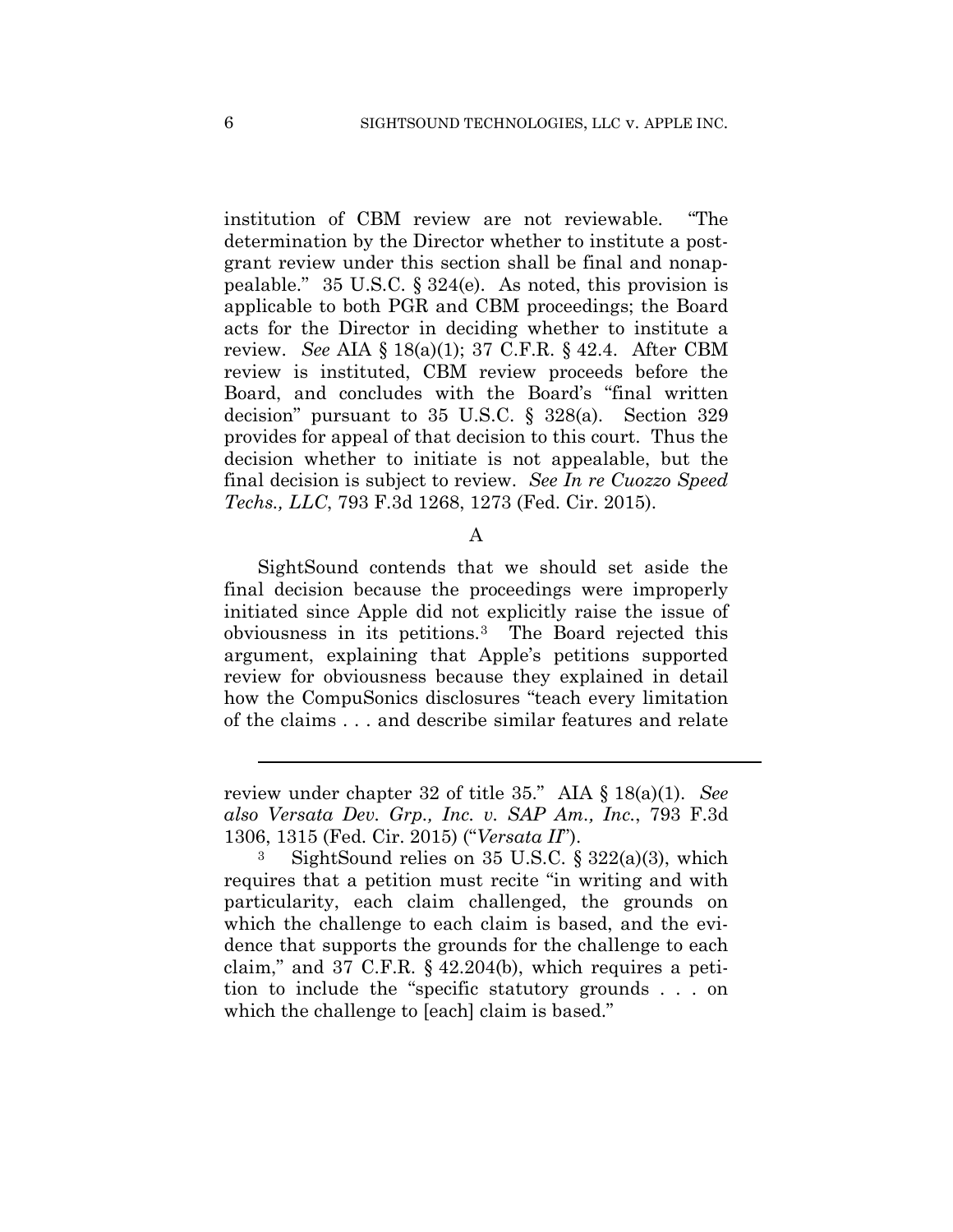to each other." J.A. 26. Because the CompuSonics references described various advantages of a system that would enable electronic music processing, "the references themselves demonstrate that a person of ordinary skill in the art would have been led to create a system for users to purchase and download music." *Id.* at 40. The PTO and Apple argue that the statute and our prior decision in *In re Cuozzo Speed Technologies.*, 793 F.3d at 1268, bars this Court from reviewing whether the Board properly initiated review when obviousness was not explicitly raised in the petitions. We agree.

In *Cuozzo* we considered § 314(d), applicable to inter partes review proceedings, which mirrors the bar on appeal in  $\S 324(e)$ . It provides that "[t]he determination by the Director whether to institute an inter partes review under this section shall be final and nonappealable." 35 U.S.C. § 314(d). There, Cuozzo argued that the PTO improperly instituted inter partes review with respect to certain claims because it relied on prior art references not identified by the petitioner in its petitions contrary to the requirements of 35 U.S.C. § 312(a)(3). *Cuozzo*, 793 F.3d at 1272. We rejected Cuozzo's challenge as barred by the statute. *Id.* at 1274. We held that § 314(d) "bar[s] review of all institution decisions, even after the Board issues a final decision." *Id.* at 1273. We explained that generally institution decisions are not reviewable, and in particular a challenge based on a defect in the initiation that could have been cured by a proper pleading is not reviewable. *Id.* at 1274. Only limitations on the Board's authority to issue a final decision are subject to review.

 In *Achates Reference Publishing. Inc. v. Apple Inc.*, 803 F.3d 652 (Fed. Cir. 2015), we again considered alleged defects in the initiation of inter partes review. There, Achates argued that the Board improperly instituted inter partes review because the underlying petitions were time-barred under 35 U.S.C. § 315(b). Once again, we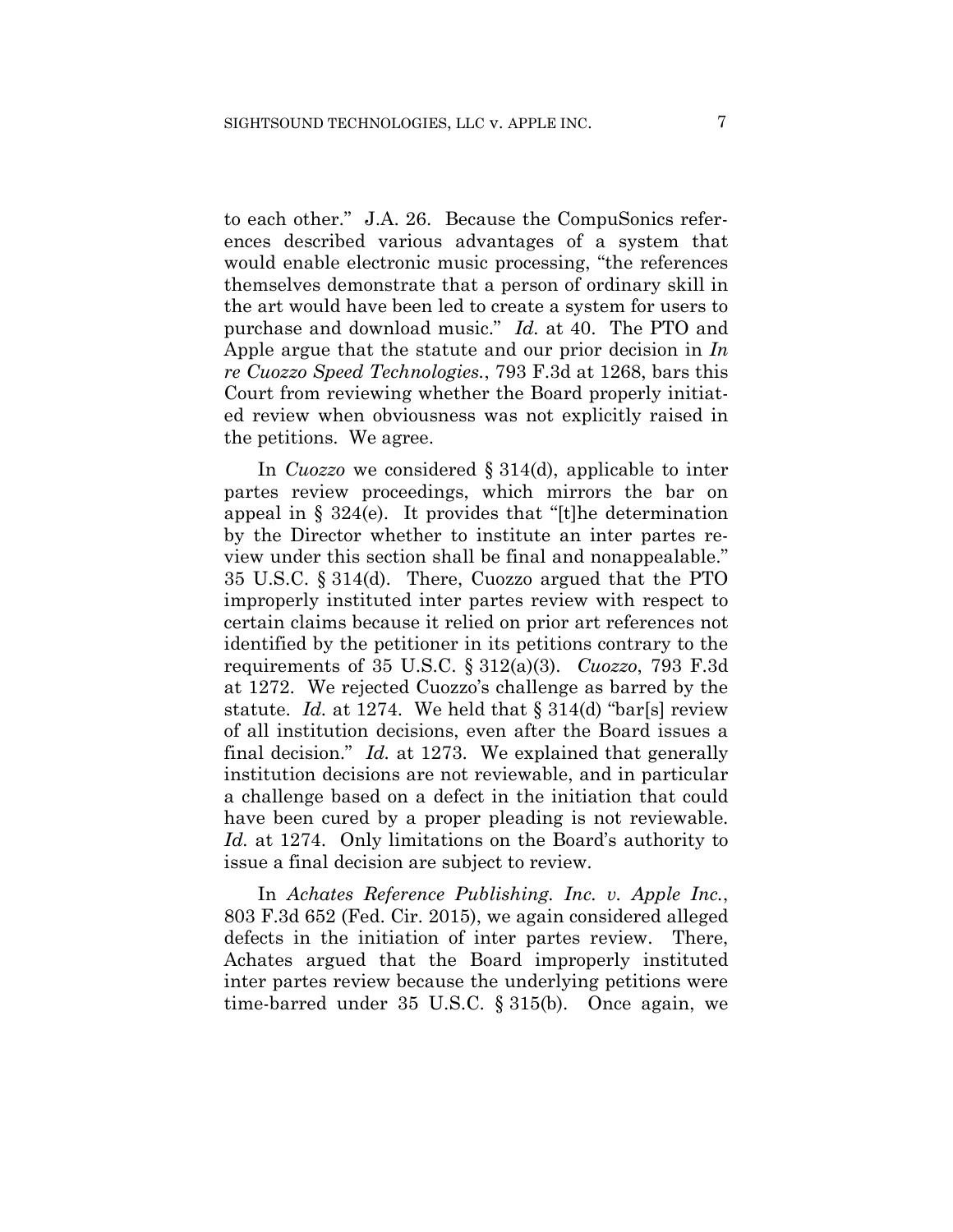rejected the argument as barred by the statute. *Achates*, 803 F.3d at 658. We explained that just as the pleading in *Cuozzo* could have been made "sufficient by the inclusion of the missing prior art reference . . . the [alleged] timeliness issue here could have been avoided if Apple's petition had been filed a year earlier or if a petition identical to Apple's were filed by another party." *Id.* at 657. Achates' argument thus challenged nothing more than the Board's determination to institute inter partes review.

The same is true here. SightSound argues that the Board erred in considering obviousness because Apple failed to include such argument in its petitions. As in *Cuozzo*, the statute does not limit the Board's authority at the final decision stage to grounds alleged in the CBM petitions. The reasoning of *Cuozzo* and *Achates* applies not only to § 314(d), involved in *Cuozzo* and *Achates*, but also to § 324(e), the identical provision applicable to CBM review. SightSound argues that the "under this section" language in § 324(e) only bars review of challenges to institution decisions based on the grounds specified in § 324(a) and (b). We reject this argument. Section 324(e) bars review of any institution decision. *Cuozzo* and *Achates* control, and the challenge is therefore barred by § 324.4 We also see no basis for mandamus relief on the Board's initiation decision, because "the situation here is far from satisfying the clear-and-indisputable requirement for mandamus." *Cuozzo*, 793 F.3d at 1275.

1

<sup>4</sup> We see no merit in SightSound's contention that the Board's approach deprived it of due process, particularly in light of the Board's care in giving SightSound multiple opportunities to comment on the obviousness issue beyond what was required.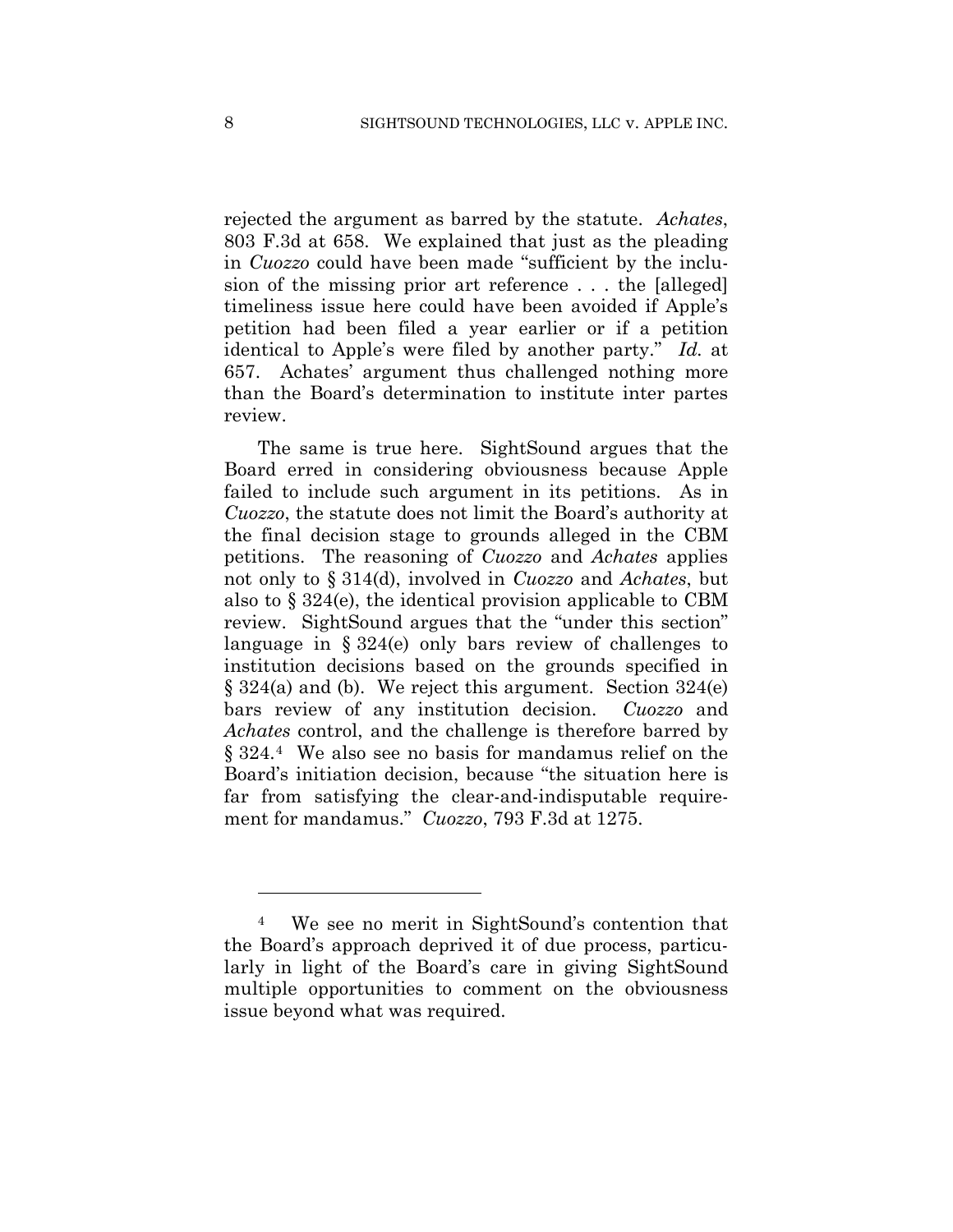B

SightSound also contends that the '573 and '440 patents are not CBM patents, and therefore the Board lacked authorization to review them. The PTO and Apple again argue that we are barred from reviewing this question. Here we disagree.

We previously addressed our jurisdiction to review the Board's determination of whether patents are CBM patents in *Versata II*. There we held that the question of whether a patent falls within the scope of the Board's authority under AIA § 18 as a CBM patent is a limitation on the Board's authority to issue a final decision and may be reviewed on appeal from a final written decision of the Board. *Id.* at 1319. While *Versata II* is limited to our review of Board determinations of whether a patent falls within its  $\S 18$  authority as a CBM patent, that is precisely the issue here. Accordingly, *Versata II* controls, and SightSound's contention that the Board lacked jurisdiction to review the '573 and '440 patents because they are not CBM patents is not barred by § 324(e).

## II

CBM review is available only for patents that fall under the definition of a "covered business method patent." The statute defines that term:

For the purposes of this section, the term "covered business method patent" means a patent that claims a method or corresponding apparatus for performing data processing or other operations used in the practice, administration, or management of a financial product or service, except that the term does not include patents for technological inventions.

AIA § 18(d). There are three sources of PTO rulemaking relevant to CBM review. First, 35 U.S.C. § 326, which is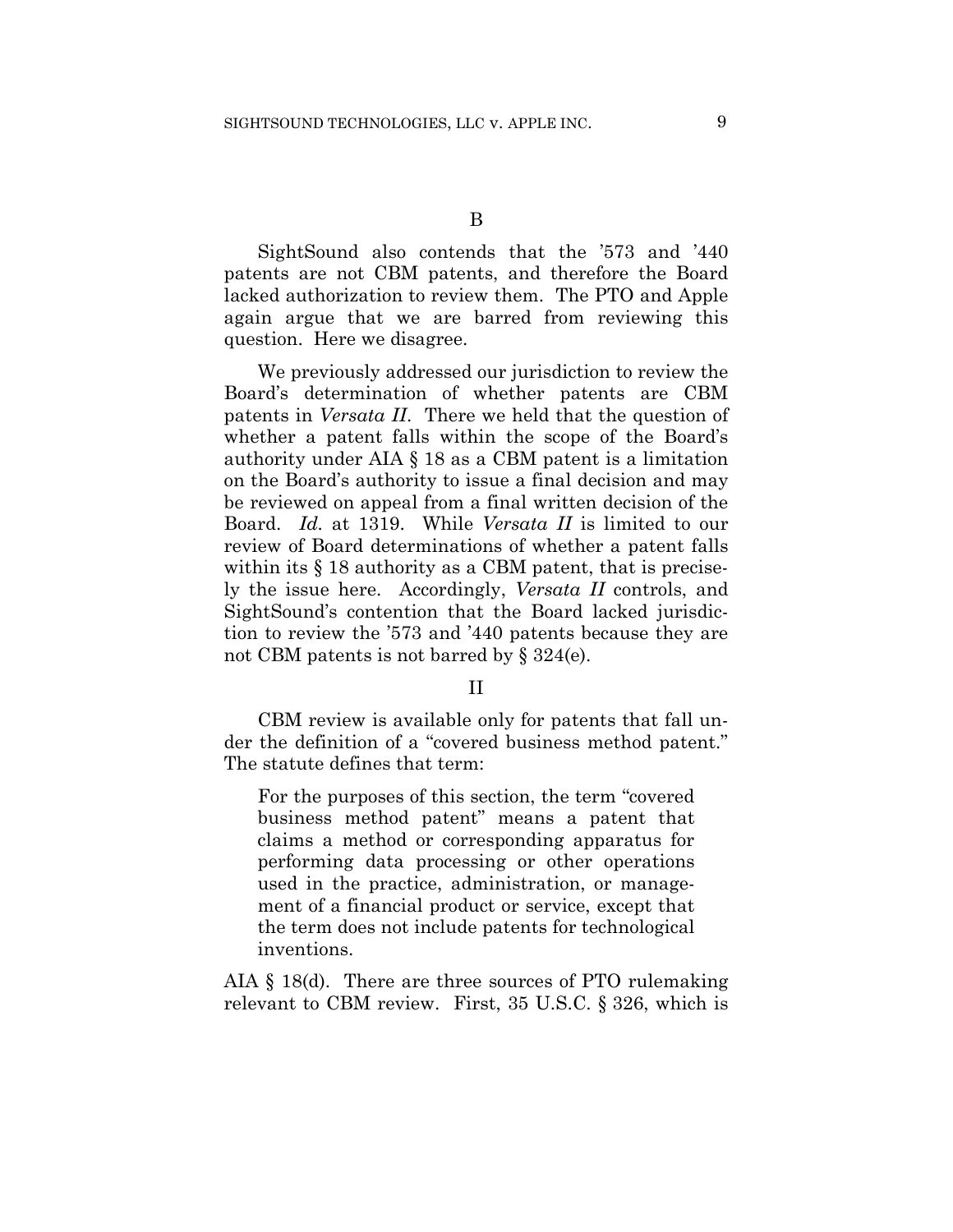applicable to CBM review through the PGR provisions, grants the PTO authority to "prescribe regulations . . . setting forth the standards for the showing of sufficient grounds to institute a review."  $35 \text{ U.S.C. }$   $\S 326(a)(2)$ . Second, AIA § 18 grants the PTO general authority to "issue regulations establishing and implementing a transitional post-grant review proceeding for the review of the validity of covered business method patents." AIA  $\S 18(a)(1)$ . Third, AIA  $\S 18$  grants the PTO specific authority with respect to the "technological inventions" element of the covered business method patent definition:

To assist in implementing the transitional proceeding authorized by this subsection, the Director shall issue regulations for determining whether a patent is for a technological invention.

AIA §  $18(d)(2)$ .

#### A

We need not decide whether *Chevron* deference applies because the only legal questions regarding application of AIA § 18 to the patents-at-issue were decided by *Versata II*. SightSound primarily contends that its patents are not CBM patents because to "relate to a financial product or service the invention as a whole must be directed to the management of money, banking, or investment or credit." Appellant's Br. 30. *Versata II* foreclosed this interpretation: "as a matter of statutory construction, the definition of 'covered business method patent' is not limited to products and services of only the financial industry, or to patents owned by or directly affecting activities of financial institutions." 793 F. 3d at 1325. We explained that the interpretation proposed by SightSound would "require reading limitations into the statute that are not there." *Id.* Here, the Board concluded that a "financial activity" not directed to money management or banking can constitute a "financial product or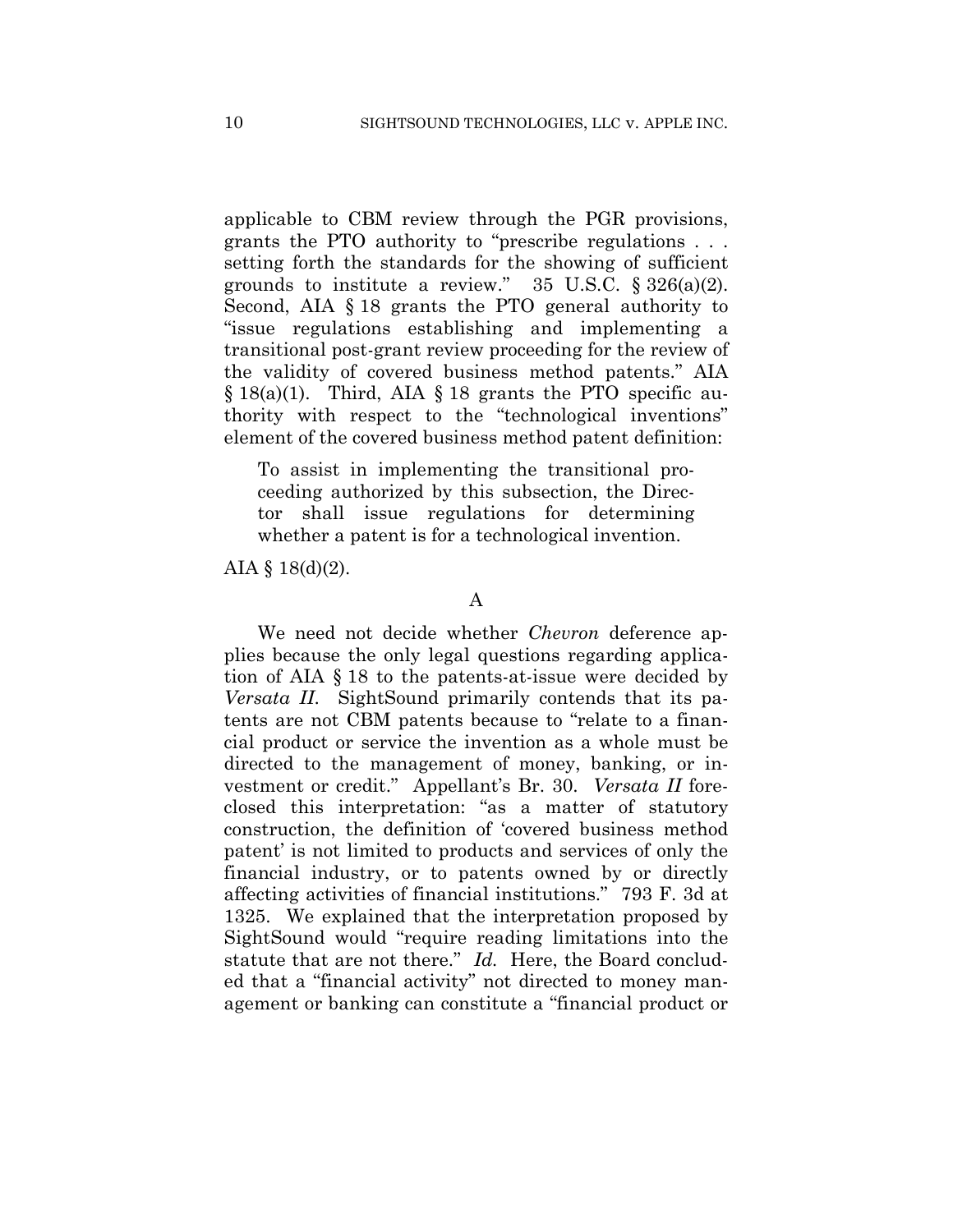service" within the meaning of the statute. J.A. 988; *accord* J.A. 556. *Versata II* directly supports this conclusion.

SightSound also contends that its patents are not CBM patents because they claim technological inventions, since they "recite a computer to transmit, and a second memory to store, digital signals in a way that prior art hardware units did not." Appellant's Br. 35 n.9. *Versata II* again foreclosed this interpretation: "the presence of a general purpose computer to facilitate operations through uninventive steps" in a patent does not render it a technological invention within the meaning of the statute. *Id.* at 1327. Claiming a computer without "specific, unconventional software, computer equipment, tools or processing capabilities" is insufficient. *Id.* Here, the Board concluded that a combination of known technologies does not amount to a "technological invention" within the meaning of the statute. J.A. 559–60, 993–94. *Versata II* also directly supports this conclusion.

#### B

We next address the Board's determinations that the particular patents at issue are CBM patents. In this respect, we review the Board's reasoning under the arbitrary and capricious standard and its factual determinations under the substantial evidence standard. "A reviewing court reviews an agency's reasoning to determine whether it is 'arbitrary' or 'capricious,' or, if bound up with a record-based factual conclusion, to determine whether it is supported by 'substantial evidence.'" *Dickinson v. Zurko*, 527 U.S. 150, 164 (1999). *See also In re Gartside*, 203 F.3d 1305, 1313–14 (Fed. Cir. 2000); Harry T. Edwards & Linda A. Elliot, Federal Standards of Review: Review of District Court Decisions and Agency Actions 167–169 (2007). In concluding that the '573 and '440 patents claim a method used in a financial product or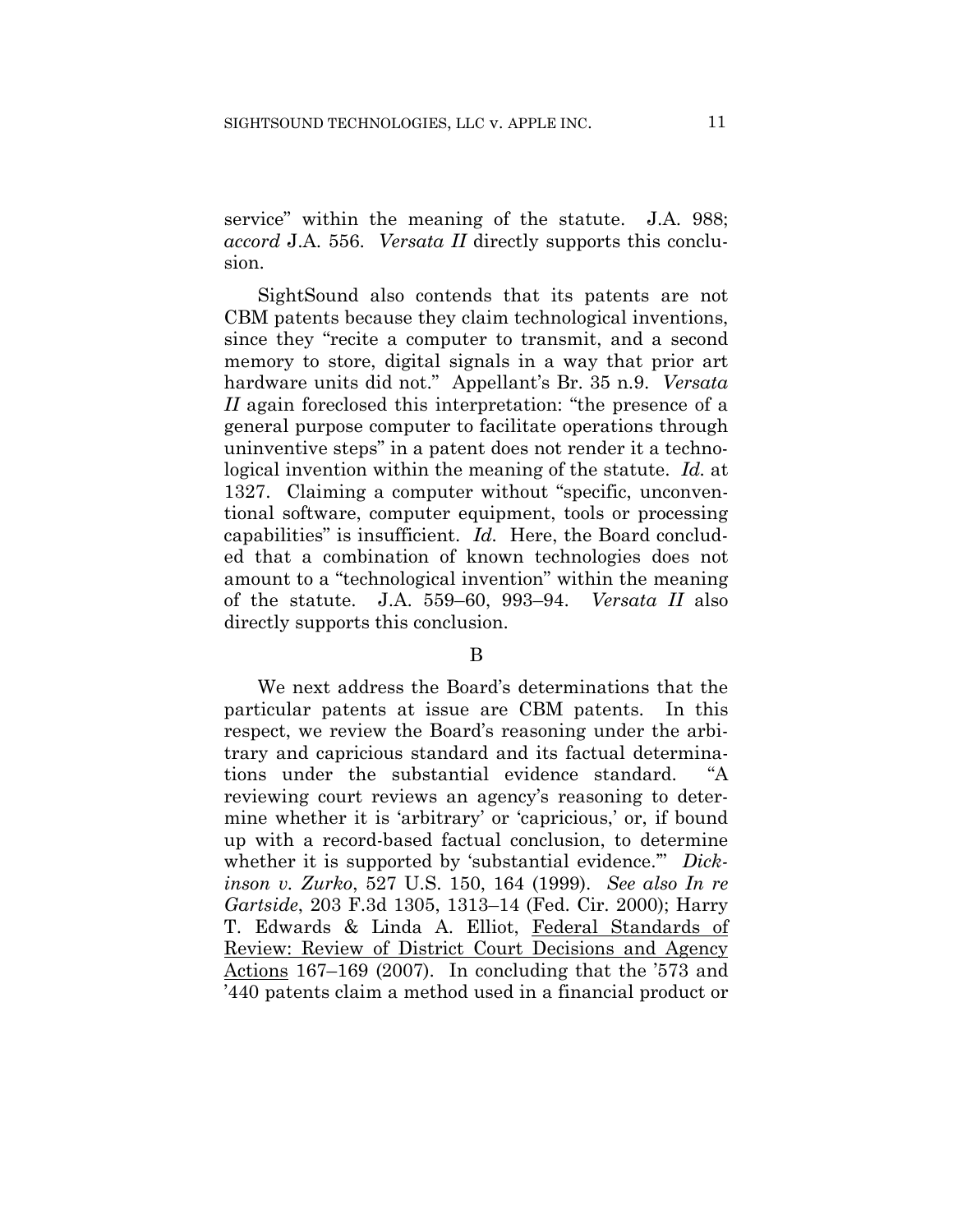service, the Board explained that claim 1 of both the '573 and '440 patents is "directed to activities that are financial in nature, namely the electronic sale of digital audio." J.A. 554, 988. The Board looked to the specifications, which repeatedly refer to electronic "sale," "purchase," and "money," *e.g.*, '573 patent col. 1 ll. 9–14; col. 2 ll. 26– 30; col. 2 ll. 51–58, and claims 3 and 4 of the '573 and '440 patents respectively, which recite "providing a credit card number of the second party . . . so the second party is charged money." J.A. 555, 988. The Board concluded that "the electronic sale of something, including charging a fee to a party's account, is a financial activity, and allowing such a sale amounts to providing a financial service." J.A. 988; *accord* J.A. 556. The Board's reasoning is not arbitrary or capricious and its findings are supported by substantial evidence.

The Board next explained that the '573 and '440 patents do not claim a "technological invention." J.A. 560, 994. It found that, while the claims of both the '573 and '440 patents utilize technical components such as a "first memory," "second memory," "telecommunications line," "transmitter," and "receiver," those components were all "generic hardware devices known in the prior art." J.A. 559, 992. The Board also found that the combination of steps recited in the '573 and '440 patents did not amount to a technological feature that is novel and non-obvious over the prior art, because the steps would have been obvious in light of the CompuSonics references. The Board explained that "while we agree with Patent Owner that the steps in claim 1 must be implemented using the recited hardware . . . that does not mean necessarily that the patent is for a technological invention because the components themselves were known in the art." J.A. 560, 993. Finding that the claims merely recited "known technologies to perform a method" and the "combination" of those technologies would have been obvious, the Board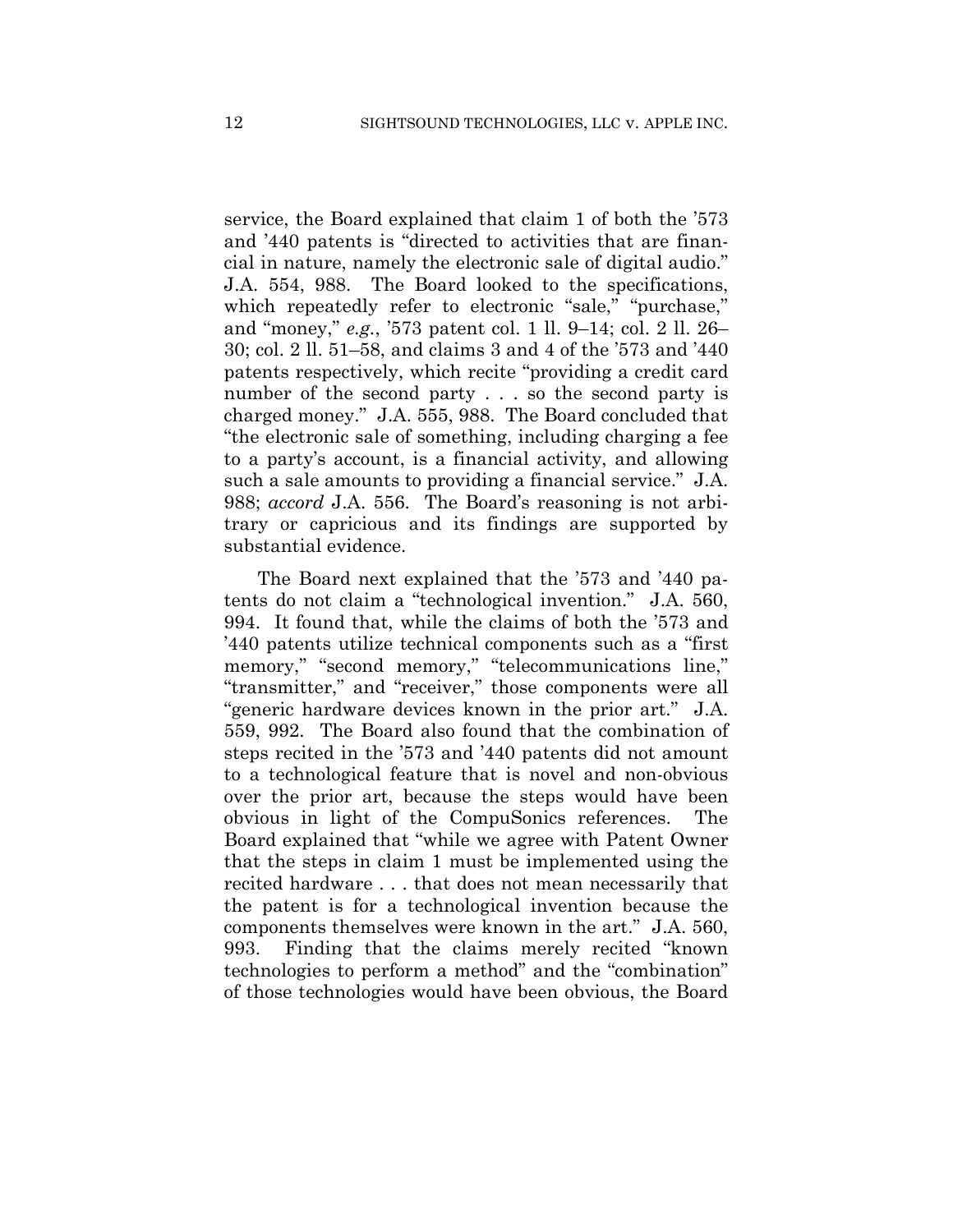concluded that the '573 and '440 patents did not claim a "technological invention." J.A. 559–60, 993–94. The Board's reasoning is not arbitrary or capricious and substantial evidence supports its findings here.

### III

The next question is whether the Board here properly construed the relevant claims. The Board applied the broadest reasonable interpretation standard, the standard adopted by the PTO for AIA post-grant proceedings and approved by this court. *See Cuozzo*, 793 F.3d at 1278. We also apply the Supreme Court's decision in *Teva Pharmaceuticals U.S.A., Inc. v. Sandoz, Inc.*, 135 S. Ct. 831, 841 (2015). We review intrinsic evidence and the ultimate construction of the claim de novo. *See id.* We review underlying factual determinations concerning extrinsic evidence for substantial evidence. *Id*.

Claims 1 and 4 of the '573 patent and claims 1, 64, and 95 of the '440 patent include the term "second memory," as in "[a] method for transmitting a desired digital audio signal stored on a first memory of a first party to a second memory of a second party." '573 patent col. 6 ll. 4–24 (emphasis added). *See also id.* col. 6 ll. 37– 56; '440 C1 patent col. 1 ll. 33–64, col. 8 ll. 14–44, col. 13 ll. 14–51. The two patents have a common specification and trace their origin to the same parent application. Where multiple patents "derive from the same parent application and share many common terms, we must interpret the claims consistently across all asserted patents." *NTP, Inc. v. Research In Motion, Ltd.*, 418 F.3d 1282, 1293 (Fed. Cir. 2005). Here the claim term "second memory" should be interpreted the same in the '573 and '440 patents. The Board construed "second memory" in both patents as meaning "a second storage space in a computer system or medium that is capable of retaining data or instructions." J.A. 15, 82. The specification notes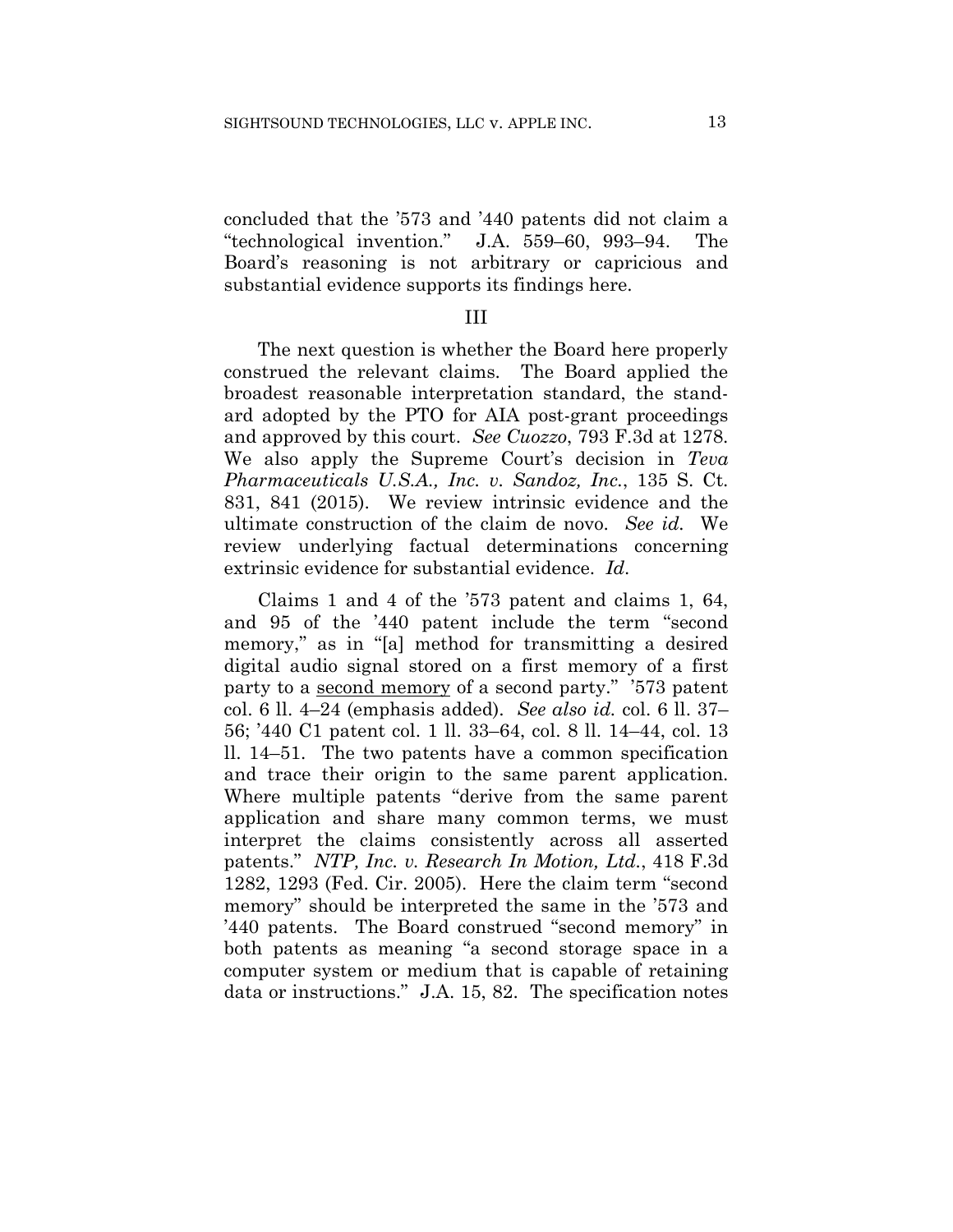some disadvantages of the "three basic mediums (hardware units) of music" then available: "records, tapes, and compact discs." *E.g.*, '573 patent col. 1 ll. 17–20; '440 patent col. 1 ll. 24–26. Addressing the language in the specification, the Board appeared to conclude that "second memory" would not exclude those three media based on the specification, because the Board required a "clear disclaimer" in the specification to overcome the ordinary meaning and to exclude records, tapes, and CDs. J.A. 13, 82.

The Board's analysis in this respect was incorrect. Claims "must be read in view of the specification, of which they are a part." *Phillips v. AWH Corp.*, 415 F.3d 1303, 1315 (Fed. Cir. 2004) (en banc). We have explained that the specification is "the single best guide to the meaning of a disputed term and that the specification acts as a dictionary when it expressly defines terms used in the claims *or when it defines terms by implication*." *Id.* at 1321 (citation and internal quotation marks omitted) (emphasis added). Thus "a claim term may be clearly redefined without an explicit statement of redefinition." *Id.* (quoting *Bell Atl. Network Servs.*, 262 F.3d 1258, 1268 (Fed. Cir. 2011)). We followed this approach in *In re Abbott Diabetes Care Inc.*, 696 F.3d 1142 (Fed. Cir. 2012), where we held that the claim term "electrochemical sensor" excluded cables and wires based on critical language in the claims and specification, despite their having been no explicit disclaimer of cables or wires. *See id.* at 1149–50. *See also Edwards Lifesciences LLC v. Cook Inc.*, 582 F.3d 1322, 1329 (Fed. Cir. 2009). The disadvantages identified by the specification of records, tapes, and CDs amount to implied disclaimer of those three media. *See, e.g.*, '573 patent col. 1 ll. 17–20; '440 patent col. 1 ll. 24– 26. Thus we disagree with the Board's interpretation insofar as it included records, tapes, and CDs in its construction of "second memory."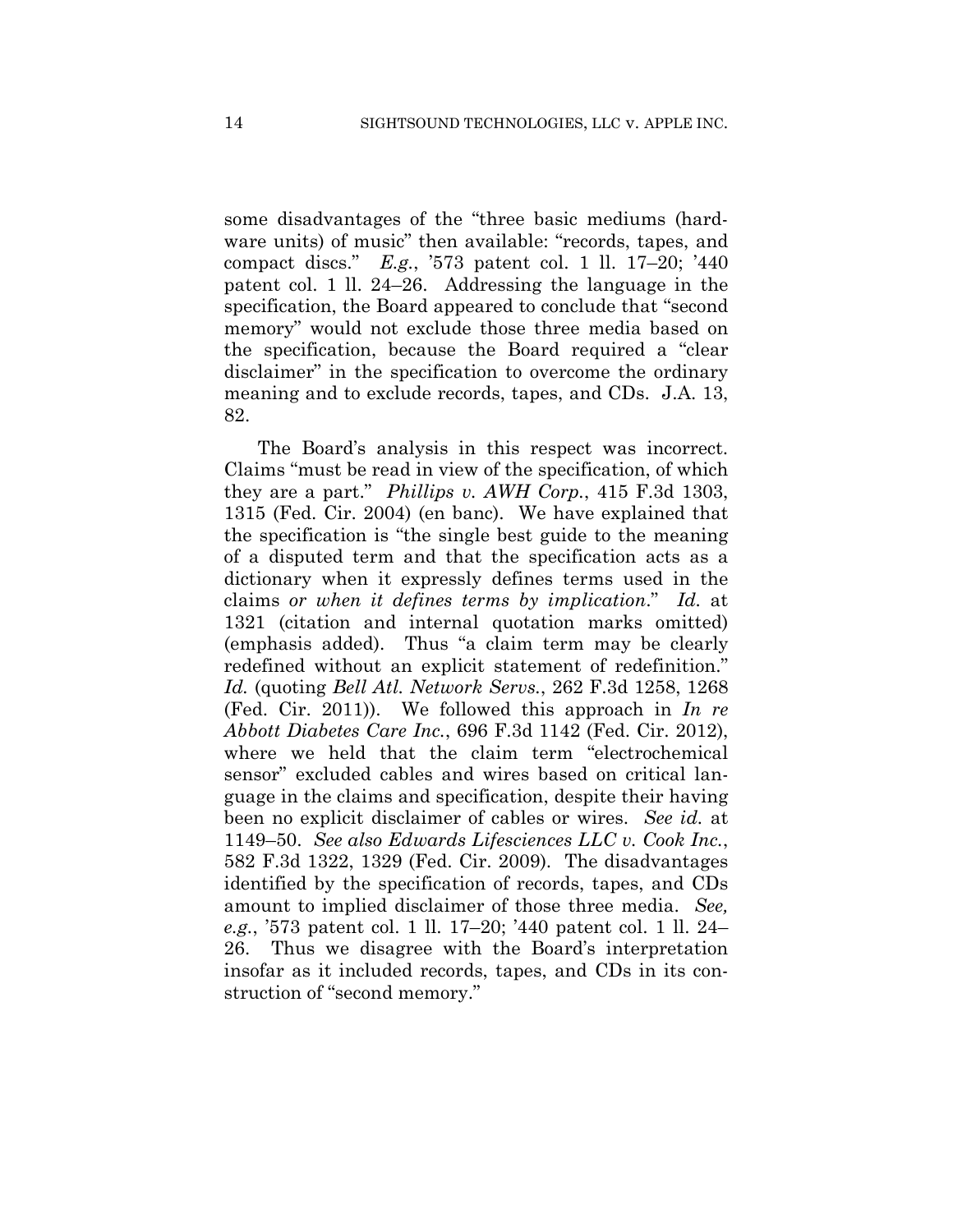Nonetheless, the Board did not err in rejecting SightSound's contention that floppy disks—a medium referenced in the CompuSonics prior art—should also be excluded. SightSound contends that the correct construction should exclude "*all removable memory* sharing the attributes of the prior art tapes and CDs distinguished in the specification and throughout prosecution," i.e., that it should exclude floppy disks. Appellant's Br. 55 (emphasis added). SightSound argues that the specification and prosecution histories make clear that a removable "second memory" would not fulfill the purpose of the invention to overcome the disadvantages of records, tapes, and CDs, and therefore the patents expressly disclaimed all removable memory from the scope of "second memory," limiting it to a non-removable hard disk.

The Board rejected this argument. The Board found, and we agree, that the specification's description of the disadvantages of records, tapes, and CDs does not "indicate that the identified disadvantages extend to all removable media or that the disadvantages occur specifically because the devices are removable. . . . To the contrary, some of the identified disadvantages, like limited capacity and playback capability, have nothing to do with whether the device can be removed." J.A. 12, 81. The specification suggests that the patent's objective was not to overcome the alleged disadvantages associated with the removable nature of the three hardware units, as SightSound suggests, but rather to overcome the disadvantages associated with distributing the three types of units: "hardware units need to be physically [transferred] from the manufacturing facility to the wholesale warehouse to [the] retail warehouse to the retail outlet, resulting in [lengthy], lag time between music creation and music marketing." '573 patent col. 1 ll. 39–43; '440 patent col. 1 ll. 45–49. These disadvantages would not apply to storing digitally purchased music on a floppy disk, for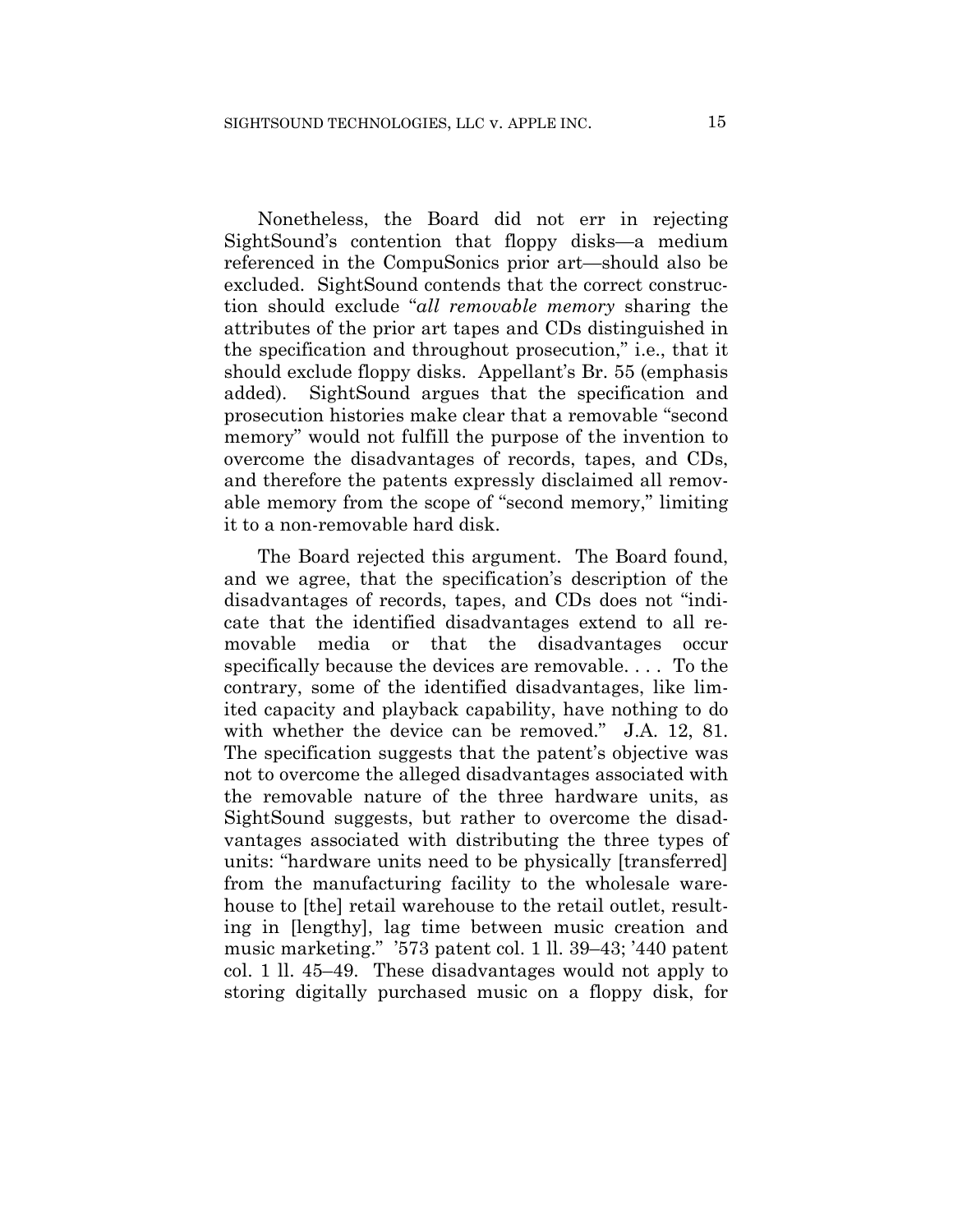example. *See* '573 patent col. 1 ll. 39–49; '440 patent col. 1 ll. 45–54. Accordingly, SightSound's reading of "secondary memory" to exclude all removable media is not supported by the specification.

The Board also reviewed the prosecution history and found certain statements contradicting SightSound's proposed limitation, including one made by the named inventor, Arthur R. Hair, that "[a]ny suitable recording apparatus controlled and in possession of the second party can be used to record the incoming digital signals." J.A. 14. What is more, the original claims expressly recited a "hard disk," but that language was removed in favor of the broader term "second memory." J.A. 15. The Board concluded that this "deliberate choice" to use the broader term "second memory" instead of the narrower "hard disk" strongly supports that the two are not coextensive. *Id.*; *see Arlington Indus., Inc. v. Bridgeport Fittings, Inc.*, 632 F.3d 1246, 1255 (Fed. Cir. 2011).

The doctrine of claim differentiation additionally supports the Board's construction that "second memory" is not limited to a non-removable hard disk. Claim 1 of the '440 patent recites a method for transferring desired digital video or audio signals by "forming a connection through telecommunications lines between a first memory of a first party and a second memory of a second party control unit of a second party." '440 C1 patent col. 1 ll. 34–37. Claim 64 of the '440 patent contains nearly identical language, but adds the following limitation: "forming a connection through telecommunications lines between a first memory of a first party and a second memory of a second party control unit of a second party, the second memory including a second party hard disk." '440 C1 patent col. 8 ll. 16–18 (emphasis added). This distinction further underscores that "second memory" must be different from a non-removable "hard drive," because otherwise the additional language of claim 64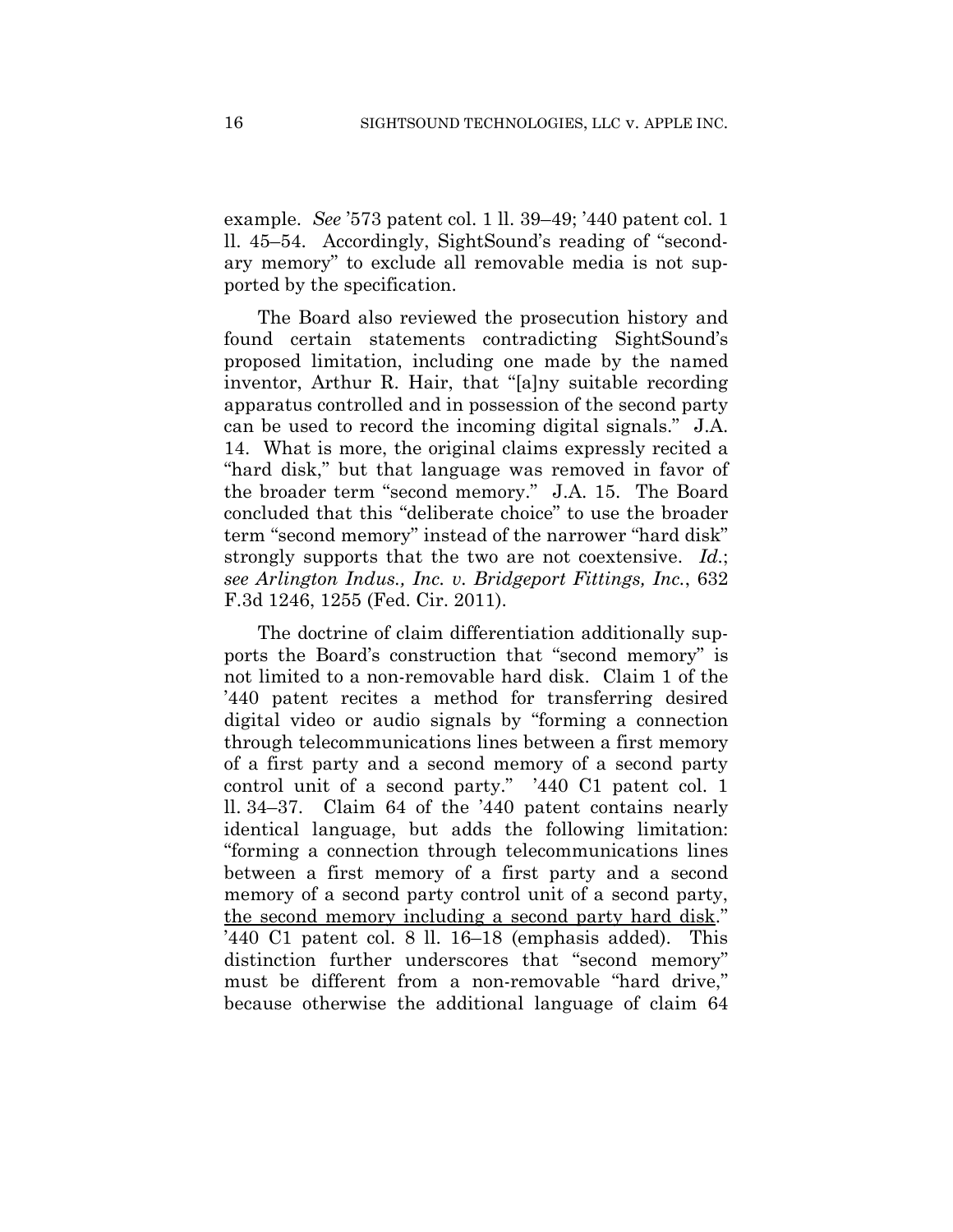would be redundant. J.A. 79; *see Arlington Indus., Inc.*, 632 F.3d at 1254–55. The intrinsic and extrinsic evidence both support construing "second memory" as not limited to a non-removable hard disk. We see no error in the Board's ultimate conclusion that the term "second memory" includes floppy disks.

IV

The final question is whether the Board properly determined that the claims would have been obvious. We review the Board's factual findings for substantial evidence and its legal conclusions de novo. *Cuozzo*, 793 F.3d at 1280 (citing *In re Baxter Int'l, Inc.*, 678 F.3d 1357, 1361 (Fed. Cir. 2012)). The ultimate determination of obviousness under § 103 is a question of law based on underlying factual findings. *Id.* (citing *Graham v. John Deere Co.*, 383 U.S. 1, 17–18 (1966)). What a reference teaches and the differences between the claimed invention and prior art are questions of fact which we review for substantial evidence. *Id*.

The Board found that "Apple explains in detail in its Petition[s] how the CompuSonics publications teach every limitation" of the primary claims. J.A. 31, 54, 98. SightSound conceded that the CompuSonics publications "describe prior art elements working according to their established functions in a predictable manner," but argued that a skilled artisan would have had no reason to combine those elements. J.A. 38, 105. The Board rejected this argument, finding that the references "expressly contemplate that it would be commercially desirable to have a system that allowed users to buy" and store music and video electronically. J.A. 39, 55, 106. Finding that the reason to combine was manifested by the references themselves, *see Brown & Williamson Tobacco Corp. v. Philip Morris Inc.*, 229 F.3d 1120, 1125 (Fed. Cir. 2000), the Board thus concluded that a person of ordinary skill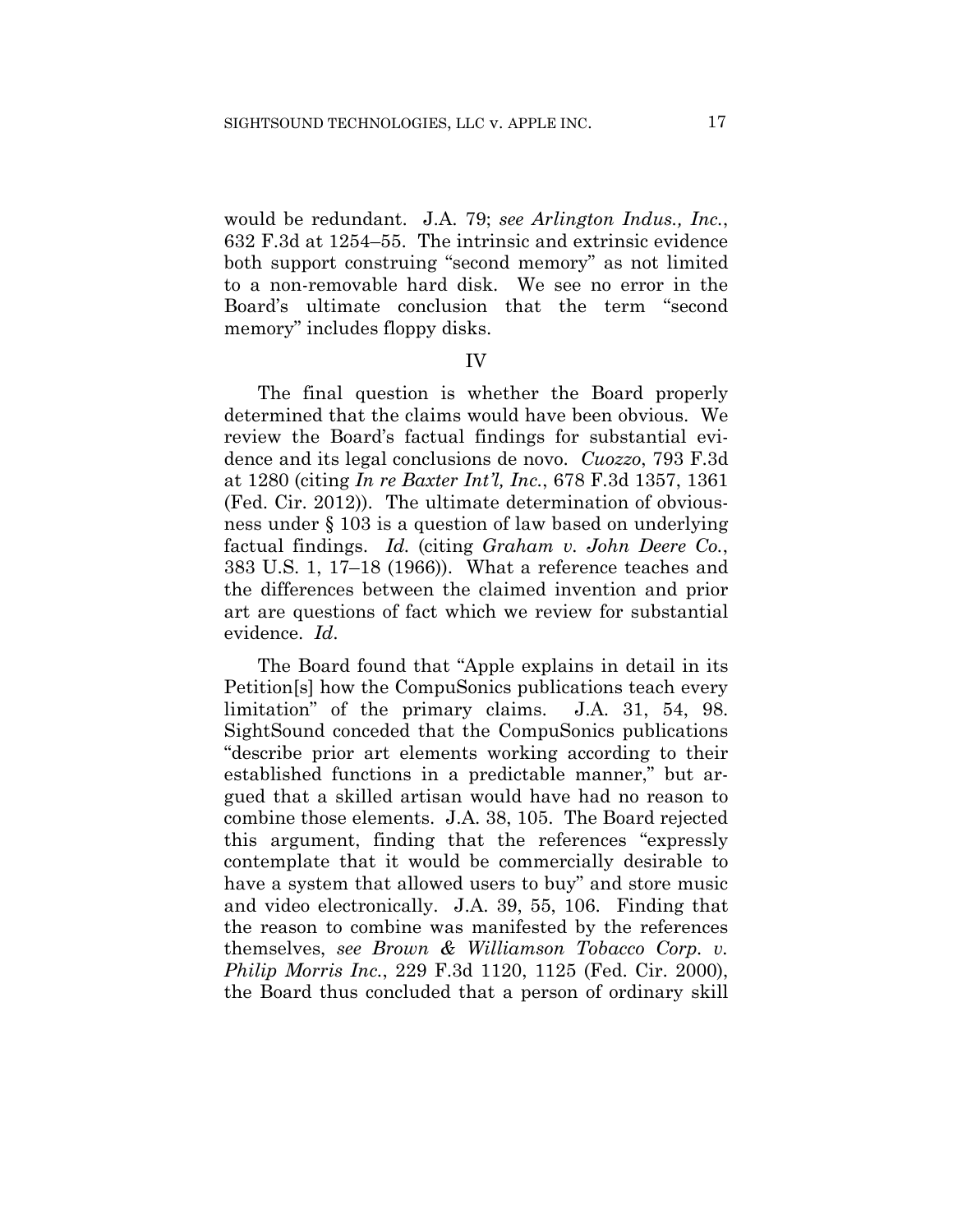in the art would have had reason to combine the teachings of the CompuSonics references.

As for claims 1, 2, 4, and 5 of the '573 patent and claim 1 of the '440 patent, SightSound argues that the Board erred in rejecting objective indicia of nonobviousness. On appeal, SightSound contends only that the Board lacked substantial evidence to conclude that there was no nexus between the success of the iTunes Music Store ("iTMS") and the claimed invention. To establish a proper nexus between a claimed invention and the commercial success of a product, a patent owner must offer "proof that the sales were a direct result of the unique characteristics of the claimed invention—as opposed to other economic and commercial factors unrelated to the quality of the patented subject matter." *In re Huang*, 100 F.3d 135, 140 (Fed. Cir. 1996). If a product both "embodies the claimed features" and is "coextensive" with the claims at issue, "a nexus is presumed." *Brown & Williamson*, 229 F.3d at 1130. In other words, a nexus exists if the commercial success of a product is limited to the features of the claimed invention. But "if the commercial success is due to an unclaimed feature of the device" or "if the feature that creates the commercial success was known in the prior art, the success is not pertinent." *Ormco Corp.*, 463 F.3d 1299, 1312 (Fed. Cir. 2006). Here the Board found that "iTMS embodies numerous inventions other than the general purchasing and downloading of music relied upon by SightSound." J.A. 46, 113. The Board further found that SightSound failed to offer proof that the commercial success of iTMS is the direct result of a unique characteristic of the claimed invention, noting that there was "persuasive evidence that the commercial success of the iTMS is due to features other than those of the claimed methods." *Id.* at 47, 114.

Specifically, the Board relied on the testimony of Lawrence Kenswil, former employee of the Universal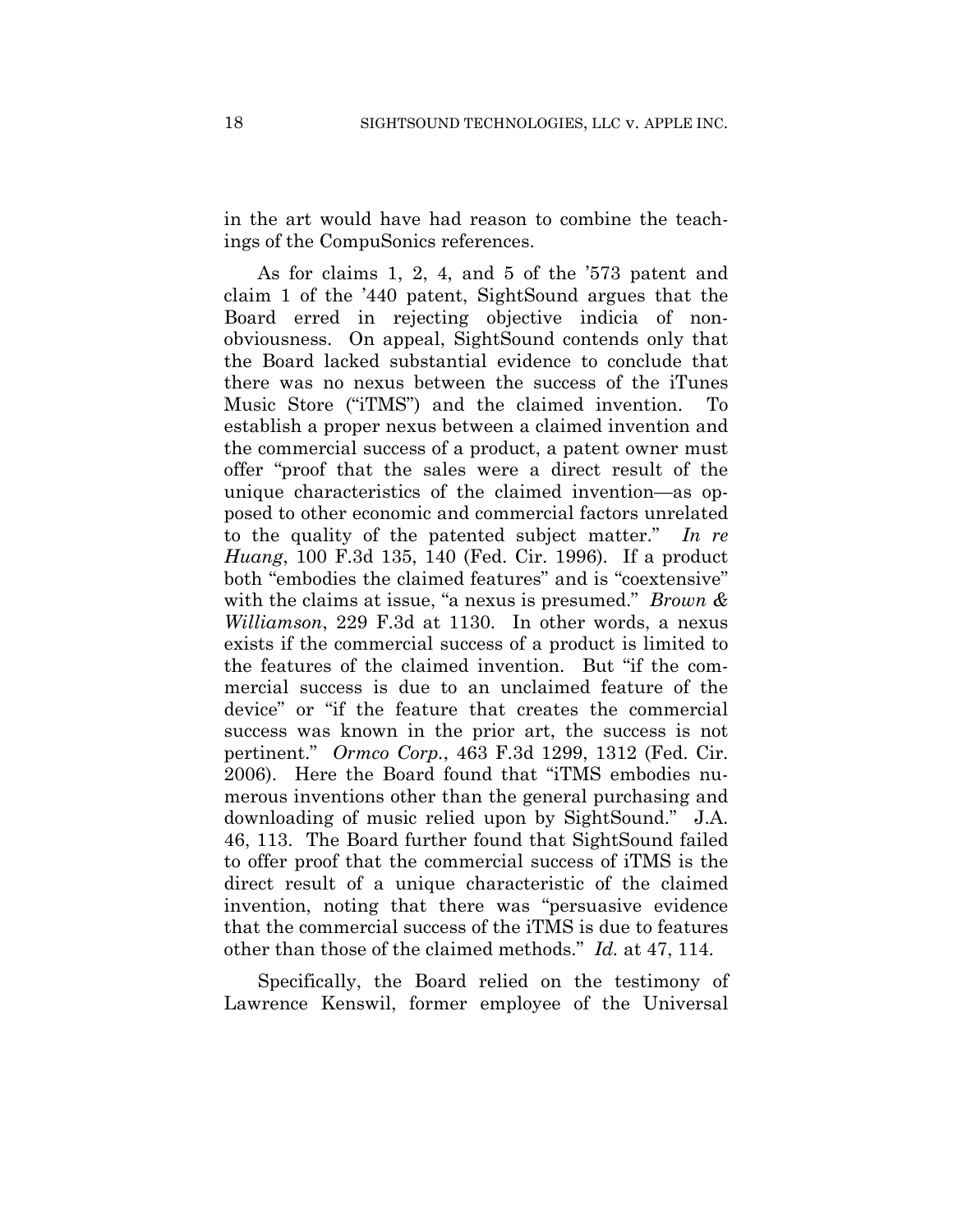Music Group and board member of the Recording Industry Association of America with over 25 years of experience in the music industry, who explained how content selection and the user interface were predominantely responsible for iTMS' commercial success. SightSound objects to Mr. Kenswil's reliance on certain other features, such as Genius and five-star and song-by-song popularity ratings, which were not available until 2008—long after the commercial success of iTMS had been established. Even putting these features to one side, the Board's findings are supported by substantial evidence because the two primary features posited as responsible for the commercial success of iTMS—content selection and user interface—were present from the beginning. The Board found that iTMS was successful largely because of its ability to acquire licensed content from the major record labels. SightSound admits that its inability to do the same was in part responsible for its failed business model. We see no error in the Board's conclusion that claims 1, 2, 4, and 5 of the '573 patent and claim 1 of the '440 patent would have been obvious.

SightSound also argues that the Board erred in finding that claims 64 and 95 of the '440 patent would have been obvious. Claims 64 and 95 of the '440 patent recite similar limitations to claim 1, but expressly require that the digital video or audio signals be stored in a "second party hard disk." SightSound contends that it would not have been obvious to employ a hard disk to store purchased and received digital signals. SightSound acknowledges that CompuSonics "professional" devices taught using a hard disk for a similar purpose, but argues that because CompuSonics' "consumer" devices used only floppy disks, a skilled artisan would not have sought a hard disk for the patented purposes. Appellant's Br. 66– 67.